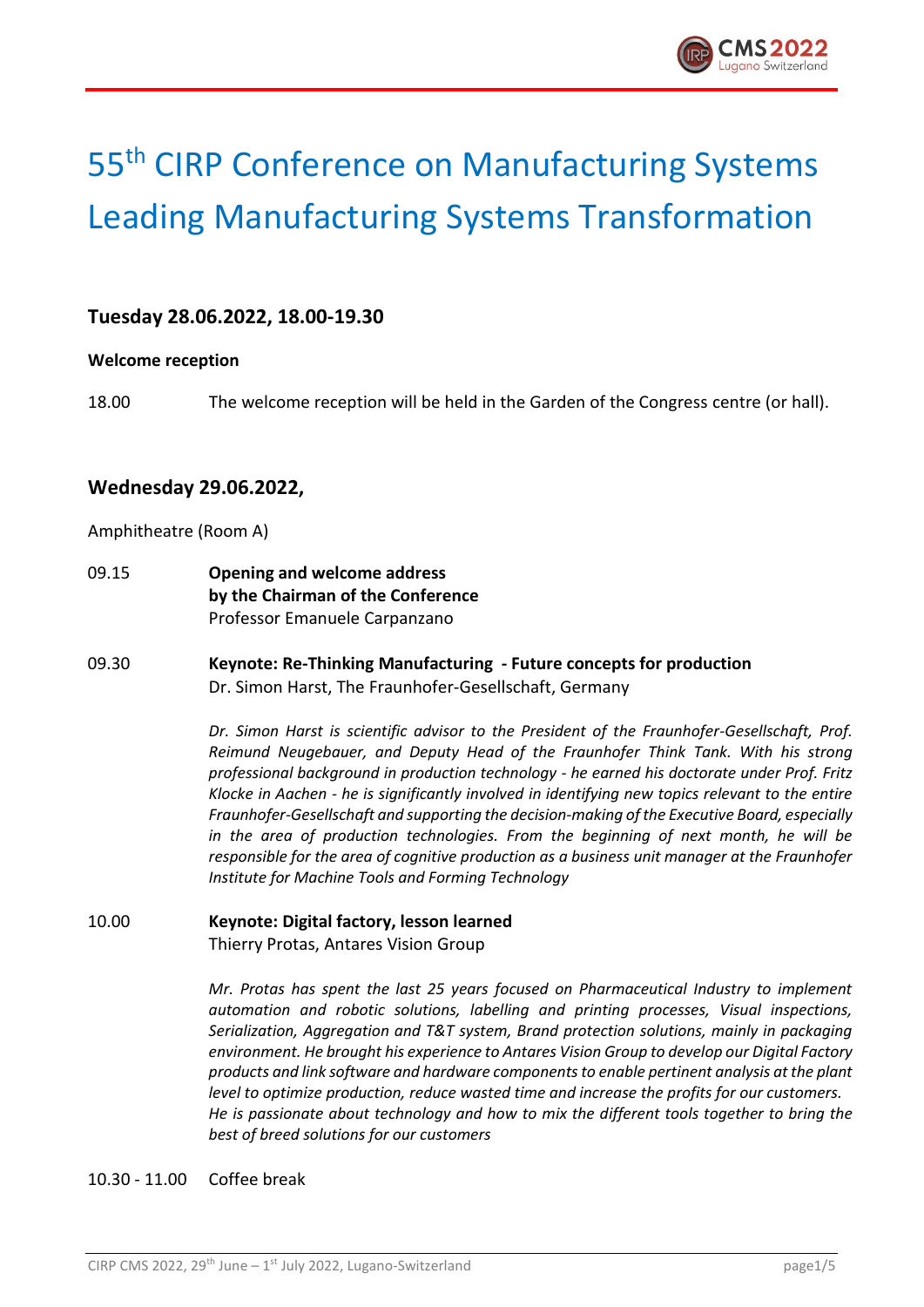

## **Wednesday 29.06.2022, 11.00-18.20**

Room B1, B2, B3, C1 and E – Parallel sessions

| $11.00 - 13.00$ | Digital Transformation<br>CPS and Industry 4.0<br><b>Digital Twins</b><br><b>Robotic Systems</b><br>Artificial Intelligence & Machine Learning                                | Room E<br>Room C<br>Room B1<br>Room B <sub>2</sub><br>Room B3 |
|-----------------|-------------------------------------------------------------------------------------------------------------------------------------------------------------------------------|---------------------------------------------------------------|
| $13.00 - 14.00$ | Lunch                                                                                                                                                                         |                                                               |
| $14.00 - 16.00$ | <b>Digital Transformation</b><br>Human centric manufacturing<br><b>Digital Twins</b><br><b>Robotic Systems</b><br>Artificial Intelligence & Machine Learning                  | Room E<br>Room C<br>Room B1<br>Room B <sub>2</sub><br>Room B3 |
| 16.00 - 16.20   | Coffee break                                                                                                                                                                  |                                                               |
| $16.20 - 18.20$ | <b>Digital Transformation</b><br>Human centric manufacturing<br><b>Digital Twins</b><br>Advanced control and automation systems<br>Artificial Intelligence & Machine Learning | Room E<br>Room C<br>Room B1<br>Room B <sub>2</sub><br>Room B3 |

18.45 - 19.45 Lab tour Campus EST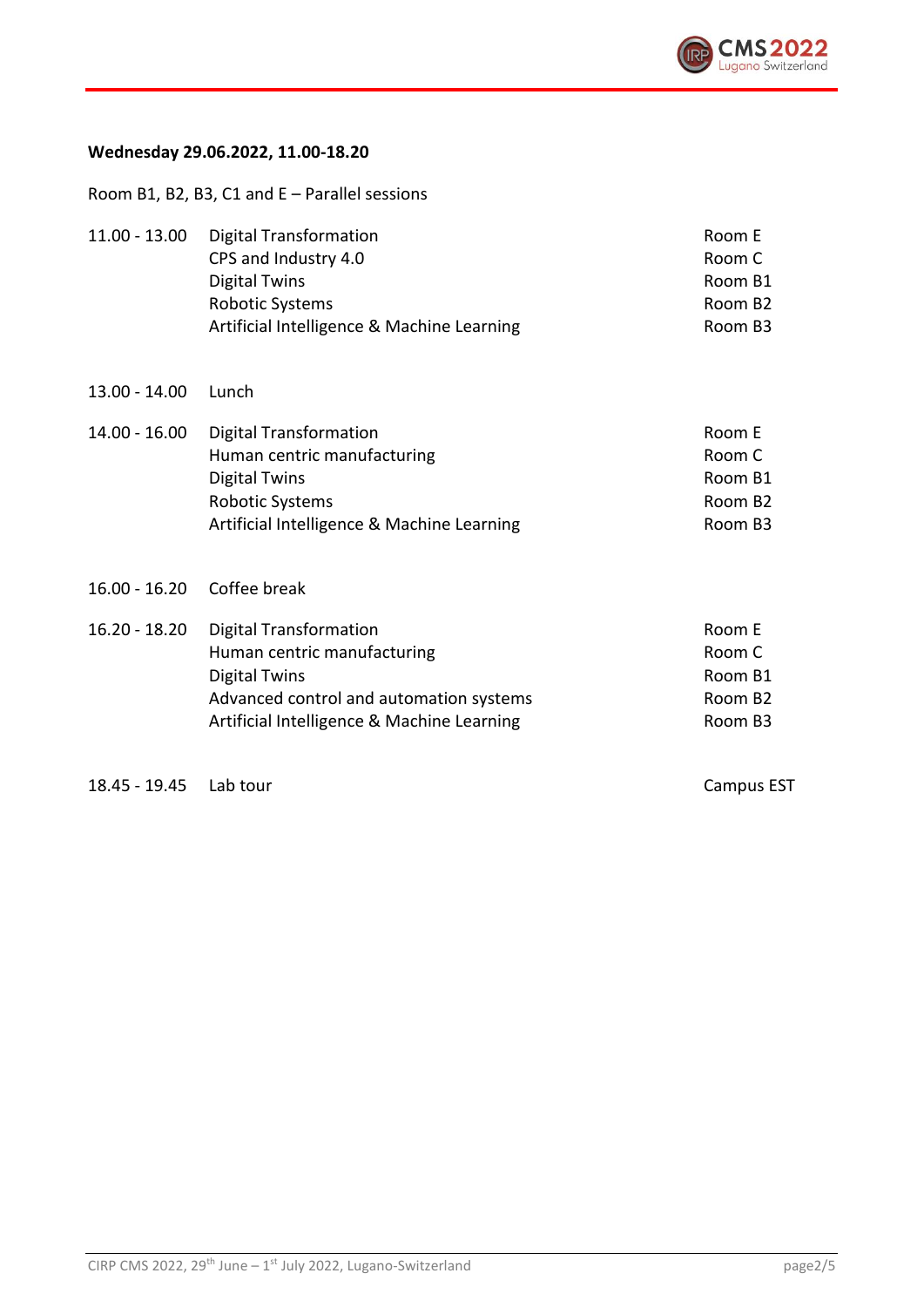

## **Thursday 30.06.2022,**

Room B1, B2, B3, C1 and E – Parallel sessions

| $08.20 - 10.20$ | <b>Digital Transformation</b><br>Digital and virtual manufacturing (CAD/CAM, VR/AR)<br>Manufacturing Systems design, planning and management<br>Advanced machining & manufacturing processes<br>Artificial Intelligence & Machine Learning | Room E<br>Room C<br>Room B1<br>Room B <sub>2</sub><br>Room B3 |
|-----------------|--------------------------------------------------------------------------------------------------------------------------------------------------------------------------------------------------------------------------------------------|---------------------------------------------------------------|
| 10.20 - 11.00   | Coffee break                                                                                                                                                                                                                               |                                                               |
| $11.00 - 13.00$ | CPS and Industry 4.0<br>Additive manufacturing<br>Manufacturing Systems design, planning and management<br>Advanced machining & manufacturing processes<br>Artificial Intelligence & Machine Learning                                      | Room E<br>Room C<br>Room B1<br>Room B <sub>2</sub><br>Room B3 |
| $13.00 - 14.00$ | Lunch                                                                                                                                                                                                                                      |                                                               |
| 14.00 - 16.00   | Human-robot cooperation<br>Additive manufacturing<br>Flexible, reconfigurable & matrix production systems                                                                                                                                  | Room E<br>Room C<br>Room B1                                   |

| Flexible, reconfigurable & matrix production systems | Room B1             |
|------------------------------------------------------|---------------------|
| Advanced control and automation systems              | Room B <sub>2</sub> |
| Quality control                                      | Room B3             |

#### 16.00 - 16.20 Coffee break

| 16.20 - 18.00 | Human robot cooperation              | Room E  |
|---------------|--------------------------------------|---------|
|               | Additive manufacturing               | Room C  |
|               | Production networks                  | Room B1 |
|               | Sustainable & Circular manufacturing | Room B2 |
|               | Quality control                      | Room B3 |
|               |                                      |         |

#### **Gala Dinner**

- 18.40 19.20 Aperitif Parco Ciani
- 19.20 22.30 Gala Dinner Villa Ciani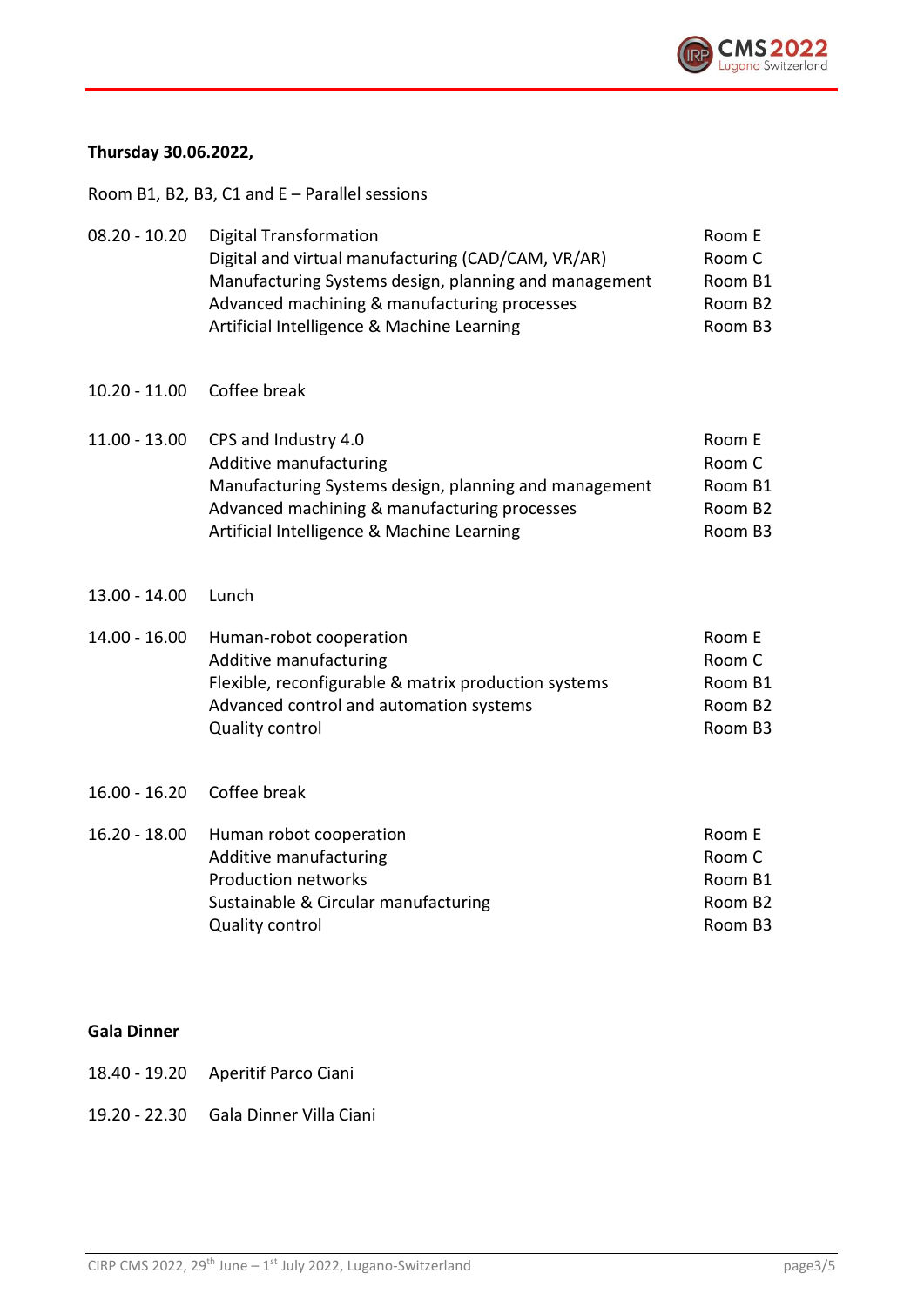

## **Friday 01.07.2022, Parallel sessions**

Room B1, B2, B3, C1 and E – Parallel sessions

| $08.20 - 10.20$ | Sustainable & circular manufacturing                 | Room E              |
|-----------------|------------------------------------------------------|---------------------|
|                 | Smart devices, sensors and networks                  | Room C              |
|                 | Flexible, reconfigurable & matrix production systems | Room B1             |
|                 | Advanced control and automation systems              | Room B <sub>2</sub> |
|                 | Production networks                                  | Room B3             |

10.20 - 11.00 Coffee break

| $11.00 - 13.00$ | Sustainable & circular manufacturing                                   | Room E  |
|-----------------|------------------------------------------------------------------------|---------|
|                 | Smart devices, sensors and networks                                    | Room C  |
|                 | Manufacturing Systems design, planning and management                  | Room B1 |
|                 | Manufacturing processes modelling, simulation and optimization Room B2 |         |
|                 | Production service life cycle                                          | Room B3 |

13.00 - 14.00 Lunch